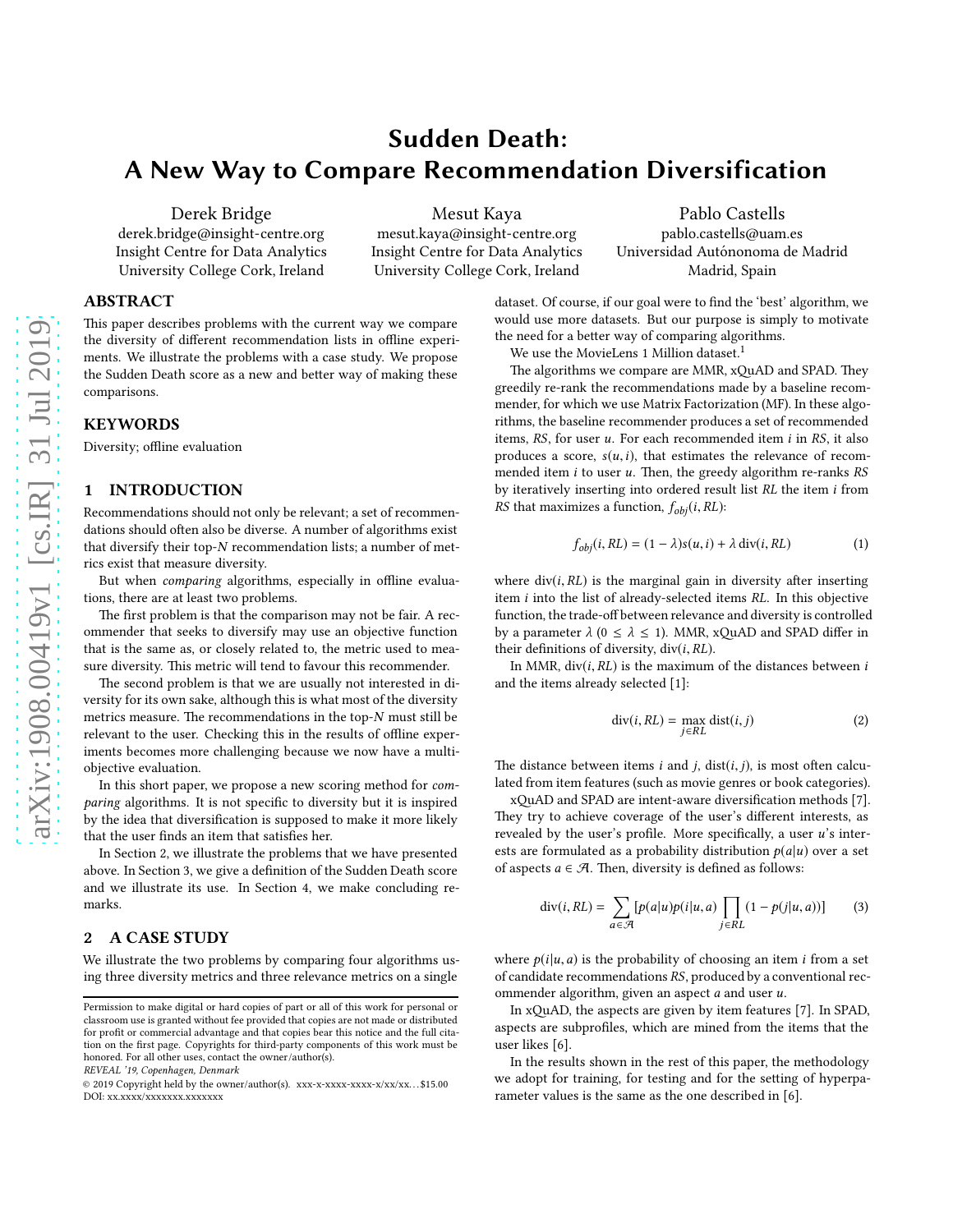<span id="page-1-1"></span>REVEAL '19, September 16-20, 2019, Copenhagen, Denmark Bridge et al.



Figure 1: Different diversity metrics for different values of N.

<span id="page-1-2"></span>

Figure 2: Different relevance metrics for different values of N.

<span id="page-1-3"></span>

Figure 3: Precision vs. diversity for different values of  $\lambda$ . Dotted lines show the performance of the MF baseline.

## 2.1 Measuring diversity

Just as there are several ways of measuring diversity within the objective function of a greedy re-ranking algorithm, there are several ways of measuring the diversity of a list of recommendations, L, for evaluation purposes.

Intra-List Diversity (ILD) is a popular diversity metric; it computes the average pairwise distances of items in a recommendation set [\[8\]](#page-3-4):

$$
ILD(L) = \frac{2}{|L|(|L|-1)} \sum_{i \in L} \sum_{j \in L, j \neq i} \text{dist}(i, j) \tag{4}
$$

<span id="page-1-0"></span> $1$ https://grouplens.org/datasets/movielens/1m/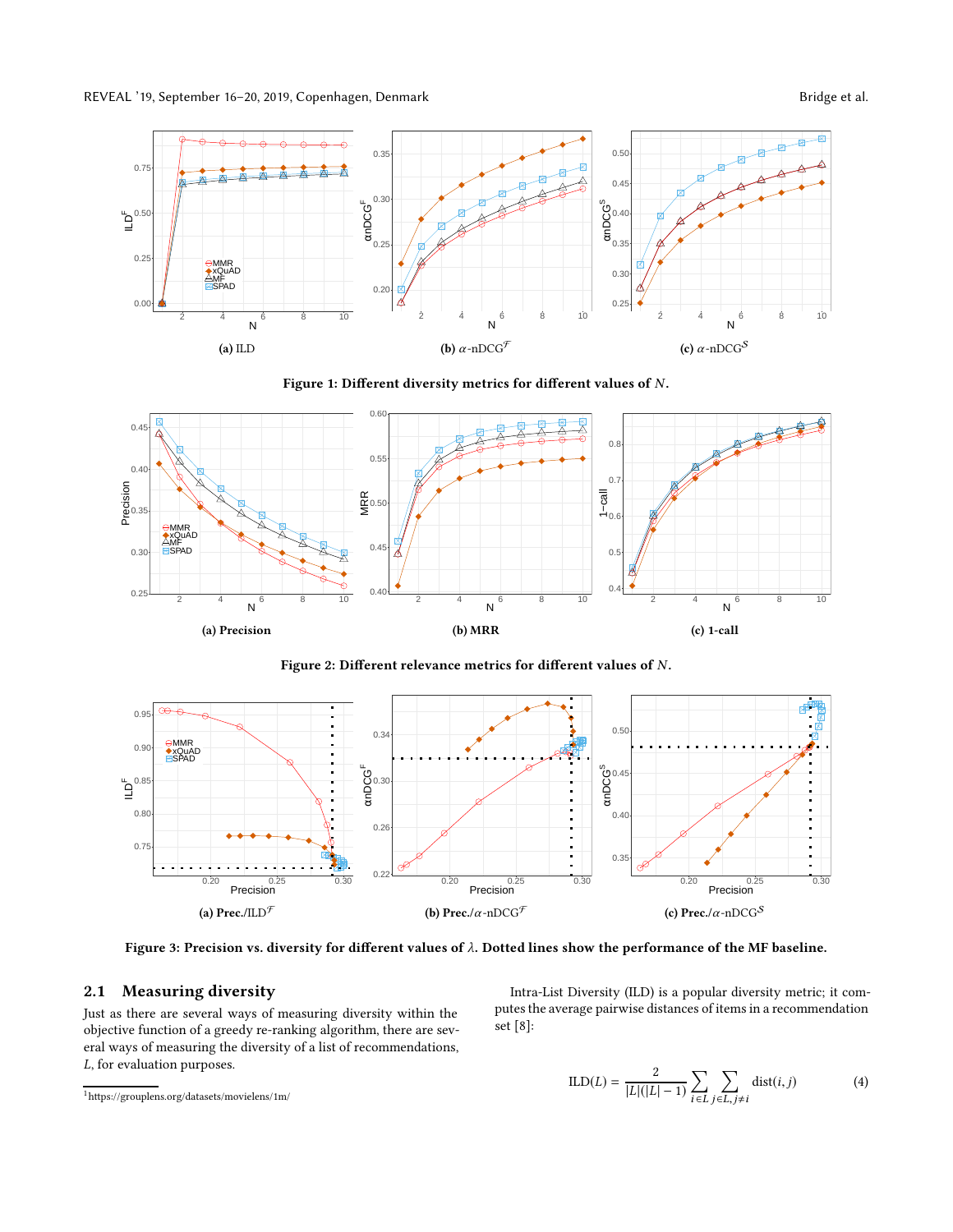ILD may favour an algorithm like MMR [\[1\]](#page-3-1), since ILD is close to what MMR optimizes. This is confirmed in Figure [1a.](#page-1-1)

 $\alpha$ -nDCG is a newer diversity metric [\[3](#page-3-5)]. It measures coverage and relevance of aspects, A:

$$
\alpha \text{-nDCG}(L) = \frac{1}{\text{aIDCG}} \sum_{i \in L} \left[ \frac{1}{\log_2(\text{rank}(i, L) + 1)} \sum_{a \in \mathcal{A}} \text{rel}(i|u, a) \right]
$$

$$
\text{rel}(i|u, a) \prod_{\substack{j \in L, \\ \text{rank}(j, L) < \text{rank}(i, L)}} (1 - \alpha \text{ rel}(j|u, a)) \right] (5)
$$

where aIDCG is the highest possible value of  $\alpha$ -nDCG where the recommendation set is made of ideally diversified relevant items, L is the set of recommended items (of size  $N$ ), rank( $i, L$ ) is the position of i in L, and rel(i|u, a) is 1 if item i has aspect a and is relevant to user  $u$  but 0 otherwise.  $\alpha$  is the parameter that controls the penalty for redundancy. We use  $\alpha = 0.5$ , as in [\[7\]](#page-3-2). Most commonly, aspects are item features. To make this explicit,, we will write  $\alpha$ -nDCG<sup>F</sup>. Clearly, this metric favours xQuAD; and this is confirmed in Figure [1b.](#page-1-1)

In [\[5](#page-3-6)], we modified  $\alpha$ -nDCG to produce a variant that we will denote by  $\alpha$ -nDCG<sup>S</sup>, which defines aspects in terms of subprofiles. This metric favours SPAD, as confirmed by Figure [1c.](#page-1-1)

The three plots in Figure [1](#page-1-1) illustrate the first of the two problems that we presented in Section [1.](#page-0-1) Experiments that use just one diversity metric are not fair because each metric tends to favour certain recommenders. Researchers who want to make a fairer comparison end up using multiple measures and then trying, usually informally, to identify the algorithm that is most robust across those multiple measures. This is not easy to do, since there is unlikely to be a single outright winner. A sports analogy here might be that researchers try to see which recommenders perform best both when playing at home and when playing away! When a metric favours a recommender, this is like playing at home; when a metric favours other recommenders, this is like playing away. The difference is that, for soccer, for example, we have a simple and agreed way of combining the outcomes of home and away matches to obtain the points we award to each team. We have no equivalent way of combining the outcomes of different metrics.

#### 2.2 Measuring the relevance-diversity trade-off

As we said before, we do not desire diversity in a top-N for its own sake. We care about relevance too. Of course, there are many ways to measure the relevance of a set of recommendation. In Figure [2,](#page-1-2) we show three of them: the precision, the mean reciprocal rank (MRR) and 1-call. Precision and MRR are well-known; we have more to say about 1-call in Section [4.](#page-3-0)

This leads us to the second problem that we identified in Section [1.](#page-0-1) To identify the best algorithm requires researchers to look jointly at relevance graphs and diversity graphs. This can be made easier, perhaps, by combining them. In the plots shown in Figure [3,](#page-1-3) for example, we show the three different measures of diversity (vertical axis) against precision (horizontal axis). In the plots in Figure [3,](#page-1-3) we are fixing  $N = 10$  and we are varying  $\lambda$  (Eq. [1\)](#page-0-2).

Each subfigure in Figure [3](#page-1-3) is divided into four by the dotted lines that plot the precision and diversity values of the MF baseline. When, for a given value of  $\lambda$ , a re-ranking algorithm improves both precision and diversity over the baseline, for example, it appears as a point in the top-right quadrant. In our case study, SPAD appears to be the best of the three algorithms on this dataset: for most values of  $\lambda$  it outperforms MF in both precision and diversity.

But even this is misleading! It assumes that precision and diversity are equally important. If this is not the case, then these simple plots cannot be used.

Researchers could define metrics that combine measures of relevance and diversity but this still leaves the problem of knowing how much weight this combined metric should give to each component.

With this case study, we have illustrated the problems faced by researchers who wish to compare the offline performances of recommenders that diversify their result sets. In the next section, we offer a new scoring method for comparing these algorithms.

#### <span id="page-2-0"></span>3 SUDDEN DEATH SCORE

We introduce the Sudden Death score, a new way of comparing recommenders, whether they diversify or not: user by user, it rewards the algorithms that score hits earliest in the top-N.

Let U be the set of users. Let  $rel_u$  be test set items that are relevant to user  $u \in U$ ; for example, in MovieLens, rel<sub>u</sub> can be test set items that  $u$  has rated 4 or 5. Let  $Algs$  be the set of recommender algorithms to be compared. Let  $RL_{u,a,N}$  be the ordered list of the top-N recommendations that algorithm  $a \in Algs$  makes to user  $u \in U$ . For a given user u, an algorithm a scores a hit at position *i* if any of the first *i* members of RL<sub>u, a, N</sub> are in rel<sub>u</sub>: hit(*i*, *u*, *a*, *N*) is true iff RL<sub>u, a, N</sub>[: i] ∩ rel<sub>u</sub> is non-empty. For user u, SD(u, a) is 1 iff no other algorithm in Algs has an earlier hit.

$$
SD(u, a) = \begin{cases} 1 & \text{if } \text{hit}(i, u, a, N) \land \neg \exists j < i, a' \in \text{Algshit}(j, u, a', N) \\ 0 & \text{otherwise} \end{cases} \tag{6}
$$

 $SD(a)$ , the Sudden Death score of algorithm a is the average of  $SD(u, a)$  across all users; see also Algorithm [1.](#page-3-7)

The analogy with sudden death tie-breakers in sports such as badminton, fencing, golf, judo and volleyball should be clear: play stops in the tie-break period of the game as soon as one team is ahead.

There are similarities between the Sudden Death score, which is for offline evaluation, and the framework for online evaluation described in, e.g [\[4\]](#page-3-8). In their framework, users choose recommendations from either a single recommendation list that has been created by interleaving the results of multiple recommender systems or from multiple recommendation lists. No actual metrics are defined in [\[4](#page-3-8)] but one option is to reward a system if it places the item chosen by the user earlier in its recommendation list.

Figure [4](#page-3-9) plots Sudden Death for different values for N for the same algorithms we used in the previous section. In Figure [4,](#page-3-9) SPAD is the 'winner' across all value of  $N$ . Of course, we cannot generalize from this to other datasets. For example, although we do not show the details here, in comparison with the same algorithms (MMR, xQuAD and MF), when SD scores are compared on the LibraryThing dataset, SPAD is knocked into second place by xQuAD.